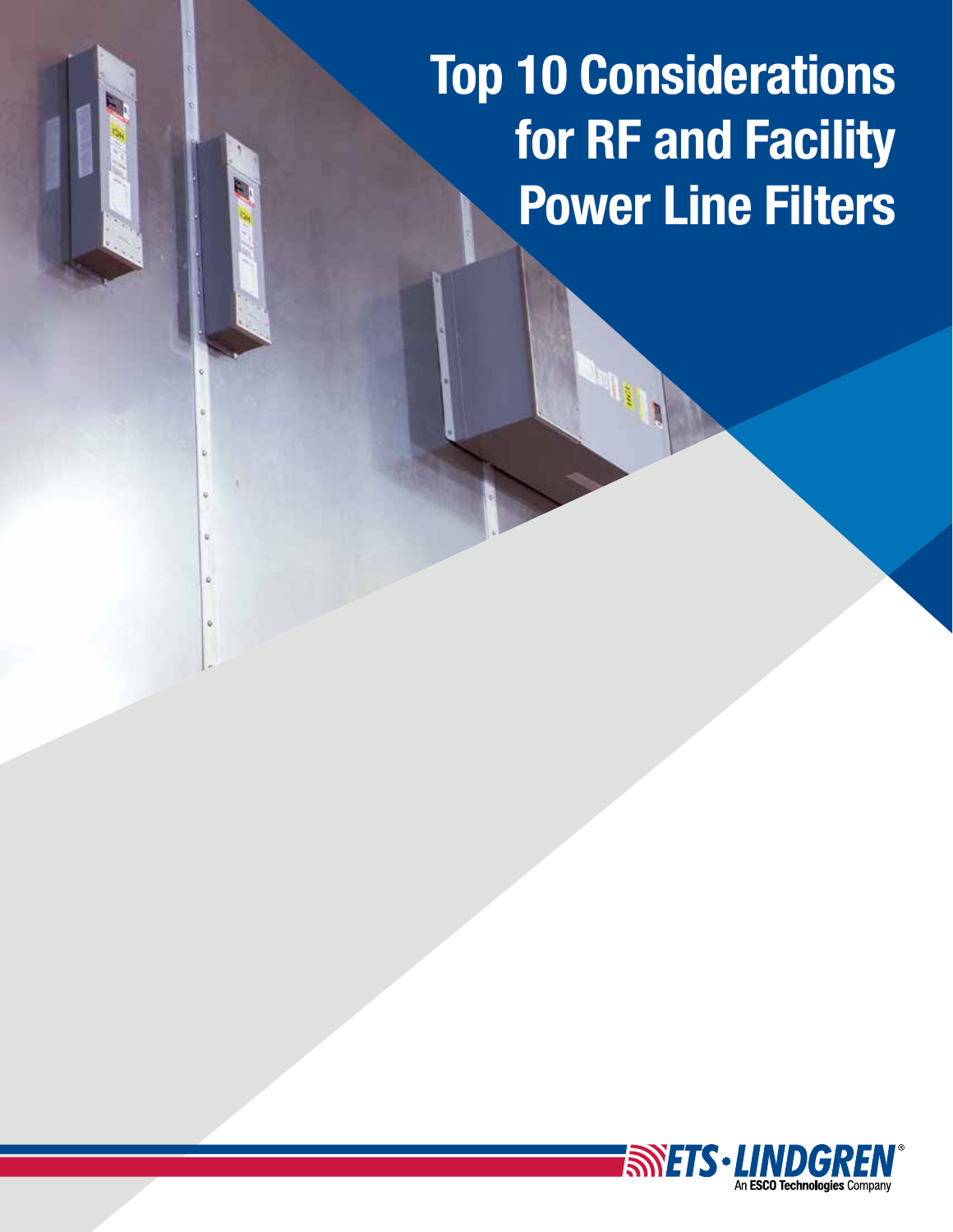# TOP 10 FILTER CONSIDERATIONS FOR EMC, EMI, HEMP, AND EMP APPLICATIONS

SPIE IN THE

*ETS-Lindgren Filters are designed and produced at our manufacturing facility in Cedar Park, Texas, USA.*

Following is our Top 10 list of the most important things you need to consider when selecting power, signal, data, and/or control line filters for protection of Points of Entry (POE) on secure environments. This may include RF shielded enclosures, computer racks, and mobile shelters for data centers, utilities, financial institutions, power transformers, and communication shelters, as a few examples. Filters protect against adverse effects, such as electromagnetic interference (EMI) or electromagnetic pulse (EMP), that may enter a secure environment through power, signal, data, and/or control lines. While the cost of filters is often a minor part of an overall project, filters play a key role in the overall success of any project. A poorly designed or mismatched filter for an application, for example, can compromise the RF shielding integrity of the facility thereby eliminating the protection of the secure environment. In other cases, the safety of personnel and equipment may be jeopardized.

After decades of experience in the design and manufacture of standard and custom power, signal, data, and control line filters, ETS-Lindgren's veteran engineering team has assembled the Top 10 considerations for the selection of filters for your next project. As an industry leader in the design and manufacture of RF shielded enclosures, ETS-Lindgren has the unique advantage of first-hand experience earned with over  $25,000$  installations  $-$  all requiring filters for each POE. While these installations are worldwide, ETS-Lindgren's filter engineering, R&D, and manufacturing team is solely located at the company headquarters in Cedar Park, Texas, USA.

You'll find ETS-Lindgren's expertise evident in this quick and concise guide created to ensure the success of your next project.

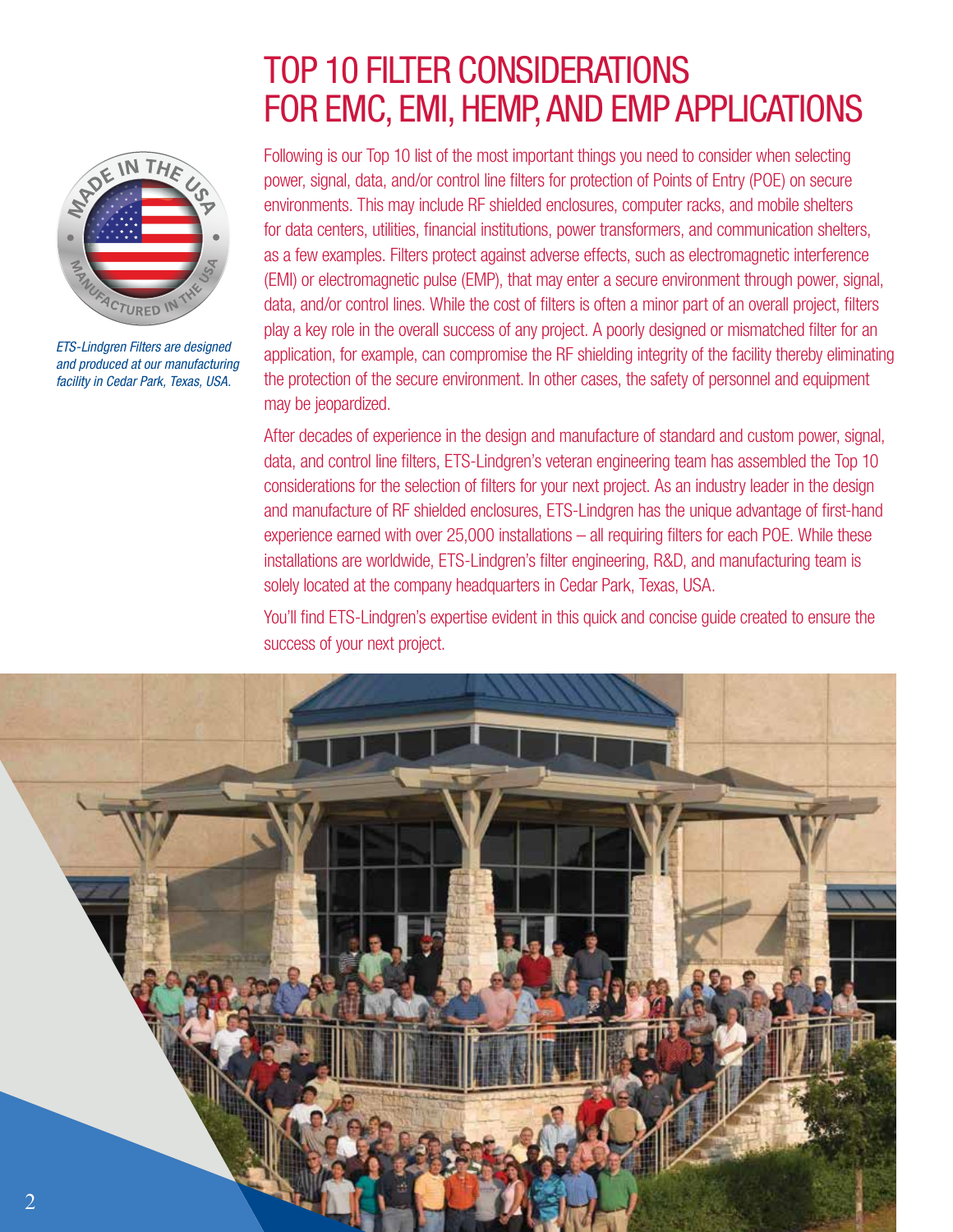

#### 1. Filters should perform in both symmetric and asymmetric mode. That is, they should remove differential AND common mode noise.

Some manufacturers offer comparatively smaller filters, but only offer asymmetric performance. Asymmetric filters fail to remove differential noise.\* Noise that appears differently on conductors will not be removed in an asymmetric filter. Only symmetric filters can remove BOTH differential and common mode noise.

In large filtering systems such as a 3-phase 4-wire panel, symmetric filters offer another advantage in being able to remove one filter element at a time without removing the entire filter panel. For asymmetric filters, the entire panel would need to be removed. This stems from the fact that all asymmetric filters, regardless of how many lines, must fi t into one box. The reason is that all lines must share a common mode inductor. Whereas in a symmetric filter, individual lines do not share a common mode inductor and thus can often be packaged as individual filter elements within a cabinet. In the event of a filter failure, this affords the convenience of replacing just the one damaged line without having to dismount the entire filter cabinet. In filters where the penetration is welded to the shield enclosure, a symmetric filter is the only alternative that makes sense. In an asymmetric filter, the welded penetration would need to be cut in order to replace the filter and then re-welded after replacement.

Asymmetric filters are also more prone to develop audio noise issues or problems. If the system is not perfectly balanced, an audible noise can disrupt the surrounding environment, similar to a "buzzing" fluorescent light bulb.

It is important to note that asymmetric filters are not ideal for higher current filter requirements where it is necessary to place several filters in parallel in order to achieve a higher ampere rating. For example, this may occur when lower current filters are placed in parallel to achieve 800 Amps or higher. In this case, the asymmetric filter design may overheat which will lead to filter failure. In addition, the physical mounting of parallel asymmetric filters is cumbersome. Asymmetric filters require an installation where the filters are placed one on top of the other to minimize the possibility of over-heating due to the additional, convoluted cabling required. In contrast, symmetric filters may be installed side-by-side on a wall with less cabling required, which reduces the risk of overheating and the filter not performing as intended.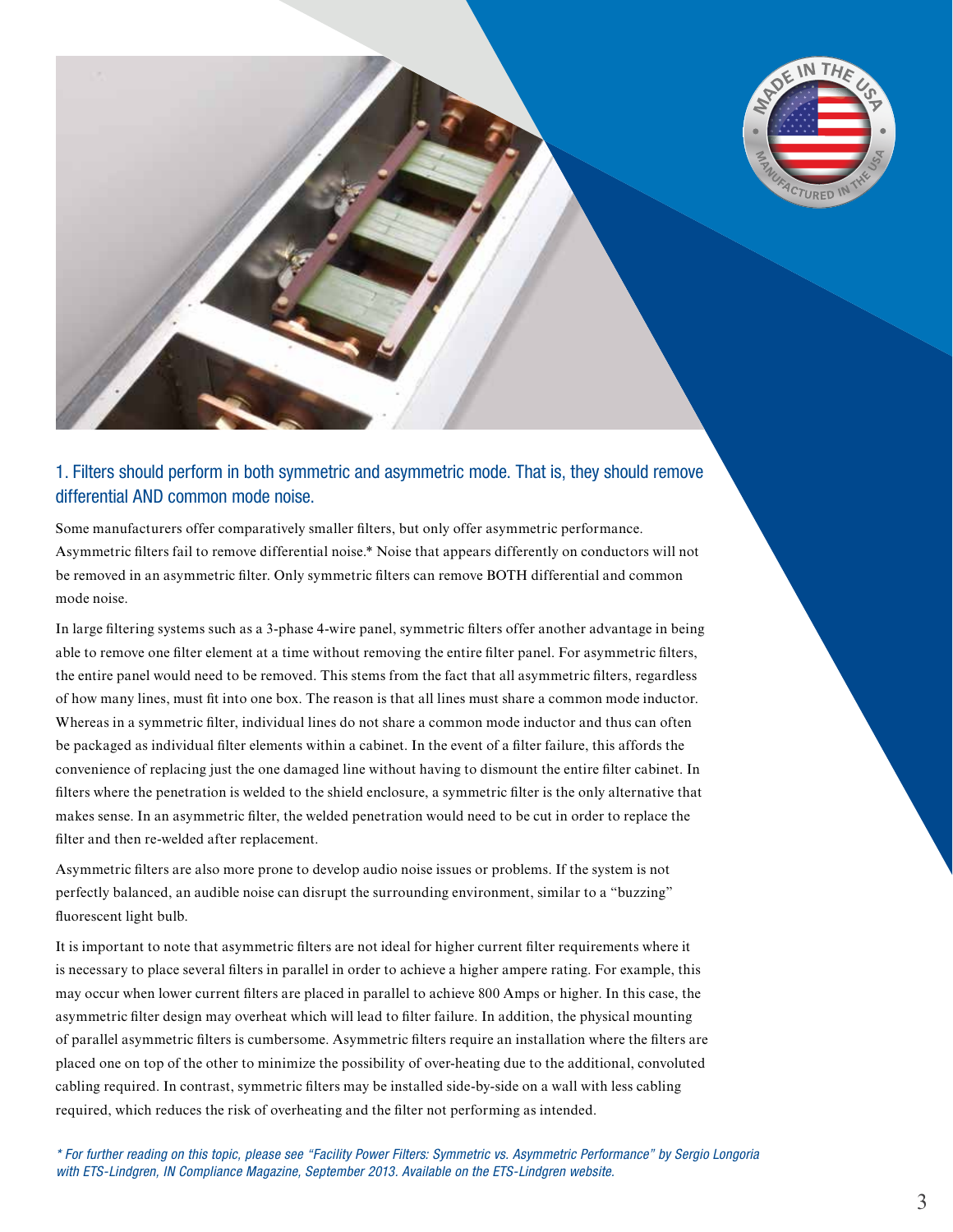# 2. Filters should be rated for the appropriate maximum Line-to-Ground or Line-to-Line voltage for a 3-phase system.

This eliminates the uncertainty of whether a filter will work at circuit voltages lower than the maximum filter rating. There are many voltage systems in the world and often even within the same country. In Europe, 250/440 VAC systems are common. In Asia, 220/380 VAC systems are the norm. In the United States, there are 120/208 VAC or 277/480 VAC and other voltage rating systems. Thus, power line filter voltage ratings should typically be specified at the maximum voltage rating so that any voltages used below the maximum rating will be within the safe operation of the filter. For example, in the United States a filter specification may state it operates from  $0 - 277/480$  VAC. This indicates that from Line-to-Ground (phase-to-ground), the filter may operate at any voltage between 0 - 277 VAC. In addition, from Line-to-Line (phase-to-phase), the filter would operate safely at any voltage between 0 - 480 VAC. This is one of the most commonly asked questions of filter application engineers.

#### 3. Filters should be rated for the appropriate circuit current and be able to withstand an overload of 140% of the rated current for at least 15 minutes.

This ensures the survival of the filter under overload conditions, such as unexpected power surges or equipment failures that affect the power line performance. The current rating of a filter, measured in amperes, should also be a maximum rating. Thus, a 30 Ampere (30 Amp) filter would operate safely at any current at or below 30 Amp. This filter could be used in a circuit that is below the rating of the filter itself. For example, a 30 Amp filter may be placed in a 20 Amp circuit, but not the other way around. In addition, while a 60 Amp filter could also be placed in a 20 Amp circuit, considerations of cost, space, and leakage current should be considered. Ultimately, it is not cost effective to use a higher ampere, larger filter for a lower ampere circuit capacity. In addition, most properly designed and manufactured filters can withstand circuit overloads of 140% of rated current for at least 15 minutes, if not more, without permanent damage. This follows the overload percentage rating and length of time specified in the standard MIL-F-15733 and applies to power, signal, data, and control line filters.

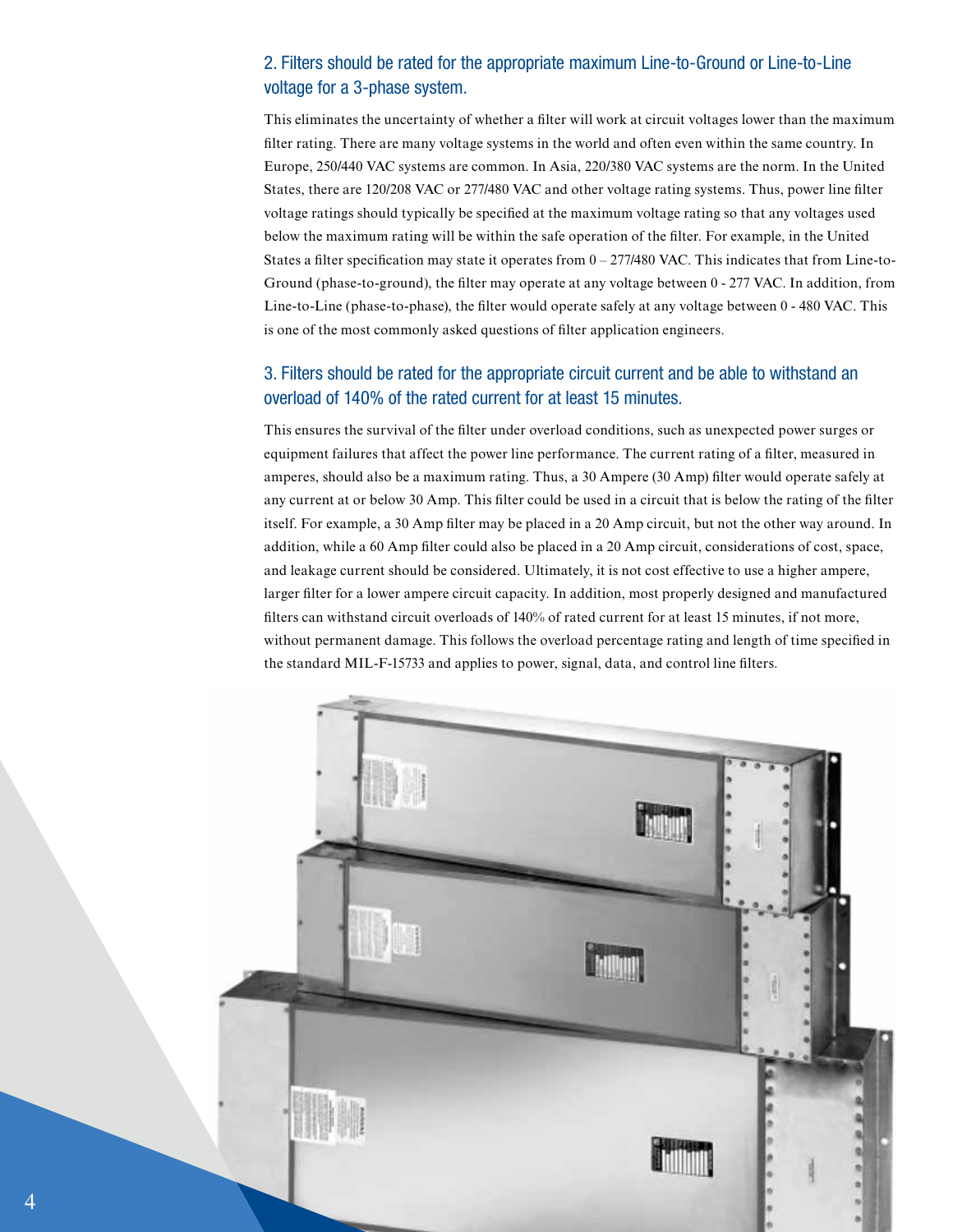

# 4. To ensure safety and optimal performance, fi lters should be rated for low temperature rise in order to increase their durability and reliability.

The greatest enemy of all electrical and electronic equipment is heat. Filters are essentially comprised of capacitors and inductors in a steel case. Heat causes capacitors to dry out while inductor cores and insulation will deteriorate. Over time, these conditions can lead to a shortening of the life of the filter and in some cases to premature failures or combustion. Filter heat dissipation typically occurs through the metallic surfaces of the filters themselves. Temperature rise is related to the heat dissipation of the components and not just to the environmental temperature conditions around the filter.

Most filters are designed not to exceed 25 or 30 degrees Celsius (77 or 86 degrees Fahrenheit) of temperature rise in the working environmental temperatures provided by the manufacturer. For example, a filter manufacturer states their filter performs as specified in environments rated for 30 degrees Celsius (86 degrees Fahrenheit). The filter will be safe and perform as intended when operating at 55-60 degrees Celsius (131-140 degrees Fahrenheit). Since filters are typically used in controlled interior environments, it is usually advantageous that no additional need for cooling is required.

As long as the proper temperature rise is maintained, there is no need for additional cooling. While temperature rise has been addressed by industry, it is not currently specified in a standard. Therefore, confirmation of the temperature rise of a filter is recommended to ensure it is rated appropriately for its intended installation.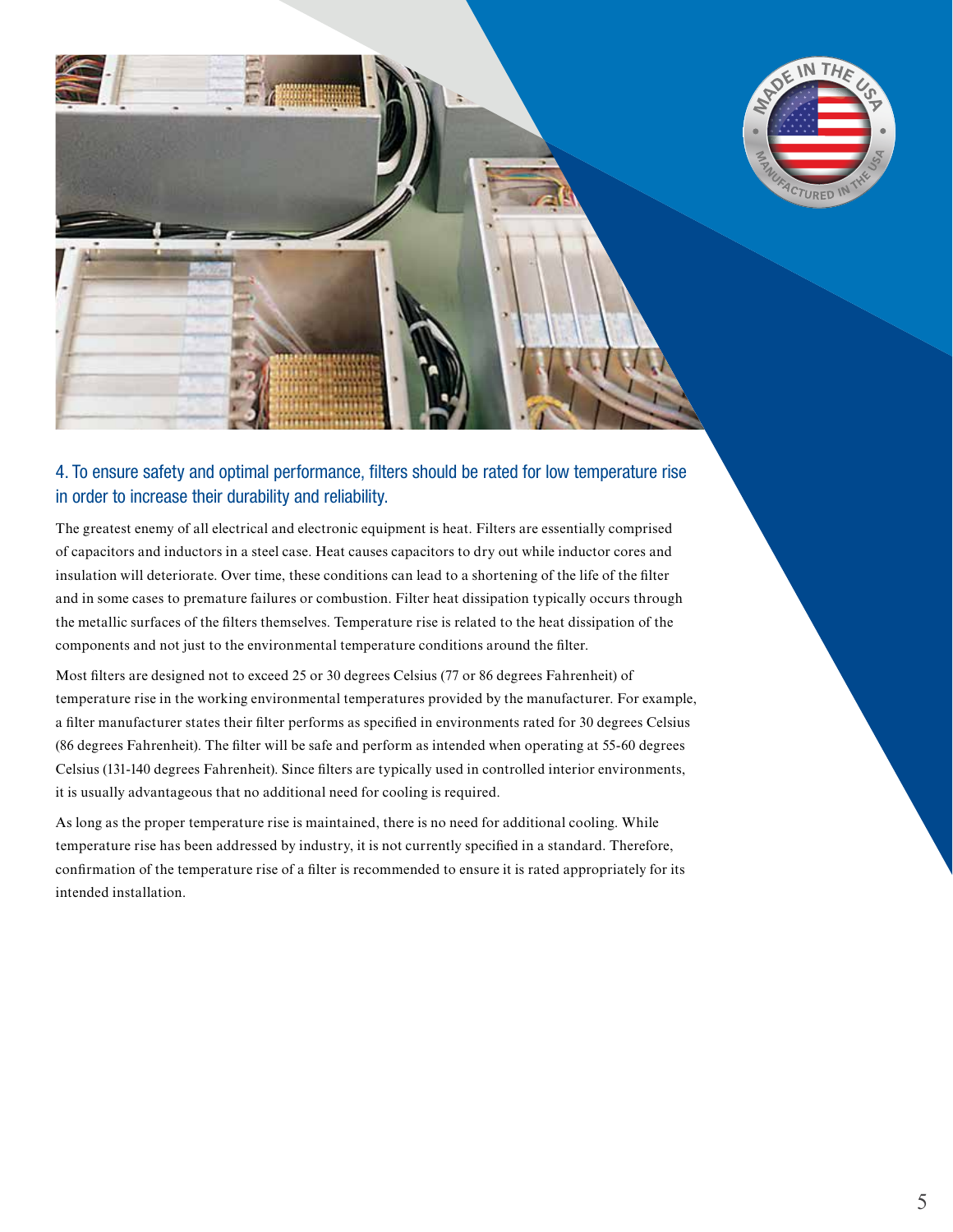#### 5. Power filters should be listed by a Nationally Recognized Testing Laboratory (NRTL).

As defined by the US Department of Labor, an NRTL is an independent third-party laboratory recognized by the United States Occupational Safety and Health Administration (OSHA) to test and certify products to applicable product safety standards. OSHA recognizes private sector organizations to perform certification of certain products to ensure that they meet the requirements of both the construction and general industry OSHA electrical standards.

Each NRTL has a scope of test standards for which they test products for conformance. Further, each NRTL uses its own unique registered certification mark(s) to designate product conformance to the applicable product safety test standard. After certifying a product, the NRTL authorizes the manufacturer to apply a registered certification mark to its product. If the certification is accomplished under the NRTL program, this mark signifies that the NRTL independently tested and certified the product, and that the product complies with the requirements of one or more appropriate product safety test standards. This assures the user that the manufacturer's filter meets the industry safety standards, such as those specified in UL 1283.

As a result of the UL 1283 standard, the most important safety test that should be done while the filter is being manufactured is the DC dielectric withstand test (hi-pot). Every filter and every filter line should be tested for conformance with hi-pot requirements in the manufacturer's production line. In order for filters to be "listed" to the safety standard UL 1283, for example, manufacturers must submit a sample filter to an NRTL, such as Intertek, MET Laboratories, NTS, TÜV SUD, TÜV Rheinland, UL, and others, for a battery of safety tests. These tests address DC dielectric withstand voltage, discharge rate, endurance, arc fault, insulation resistance, current overload, and other safety parameters.

Obtaining an NTRL approval mark or "listing" certifying a filter meets OSHA safety and performance verification standards requires a considerable investment of time and money by the filter manufacturer. Further, every new filter design - or variation of an original design - must be submitted for the independent third-party NTRL approval on that particular filter. Since the filters themselves may be an expensive investment by the purchaser, having an NRTL third-party listing documents the filters will perform as specified and reduces the risk in placing the purchase order. You can check the NTRL website to view the listings provided to a filter manufacturer.

Keep in mind that there are rare occasions, however, where non-listed filters may be used. While not formally listed by an NTRL, the filters are still built to safety standards and factory tested by the manufacturer. For example, this may involve custom filter designs and those outside the scope of UL 1283. Notably, all signal line filters and 400 Hz power line filters are outside the scope of UL 1283.

For "mission critical" applications that require filters for High-Altitude Electromagnetic Pulse (HEMP) and Electromagnetic Pulse (EMP) protection, a specialty independent third-party test lab

may be preferred to perform the high current, high voltage testing required per MIL-STD-188-125, for example. In his case, test labs such as the Little Mountain Test Facility operated by Boeing at Hill Air Force Base, in Ogden, Utah and other similar labs should be considered. Since mission critical applications have zero tolerance for filter failure, filter manufacturers should provide the NTRL file number to verify that the filter has passed the robust electrical safety performance testing required for your HEMP/EMP application.

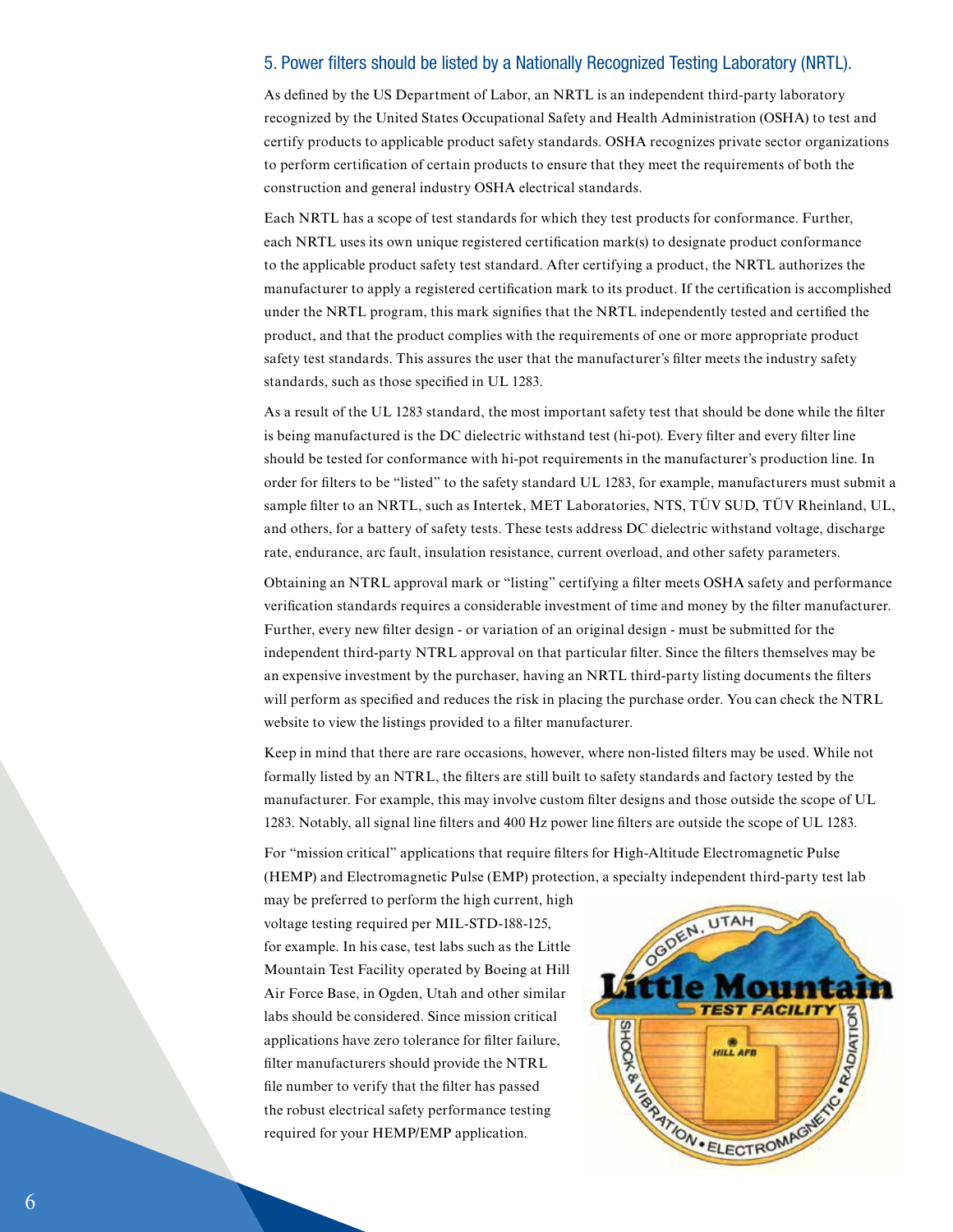

#### 6. Protection performance for HEMP/EMP filters should be provided according to industry standards MIL-STD-188-125 or IEC 61000-4-24.

These are the preeminent standards used today for designing conducted Point of Entry (POE) protection. MIL-STD-188-125 was originally intended for mission critical installations such as defense applications; however, it is now often used for other commercial applications as well including those that require hardening for EMP protection, such as data centers, utility control centers, and other facilities where security and downtime may be compromised, leading to extreme financial and service implications. Access to reliable financial and banking information as well as the power supply are essential elements of our society's critical infrastructure. The Federal Emergency Management Agency (FEMA) is an example of a government sector that protects the critical infrastructure in the US.

IEC 61000-4-24 is also available to define hardening for EMP protection of POE. This standard includes several levels of severity, one of which is very similar to MIL-STD-188-125; however, other levels are included that are based on the application and degree of tolerance against an EMP event. For example, if your facility can tolerate a certain period of downtime or failure, you may look for guidance in this standard. If your business can be down for a few hours after an EMP event, less protection at a lower price may be acceptable.

Keep in mind that for HEMP/EMP filters, ALL points of entry must be protected. This includes filters for power lines, signal and data lines, as well as communication lines.

It is recommended that HEMP/EMP filter performance be verified to meet the requirements specified in MIL-STD-188-125, or the applicable severity level of IEC 61000-4-24, by an independent third-party such as an NRTL discussed on page 6. Since there is no margin for error following an EMP event, the filter manufacturer should provide certified test reports that document compliance with the requirements of the applicable industry standard.

.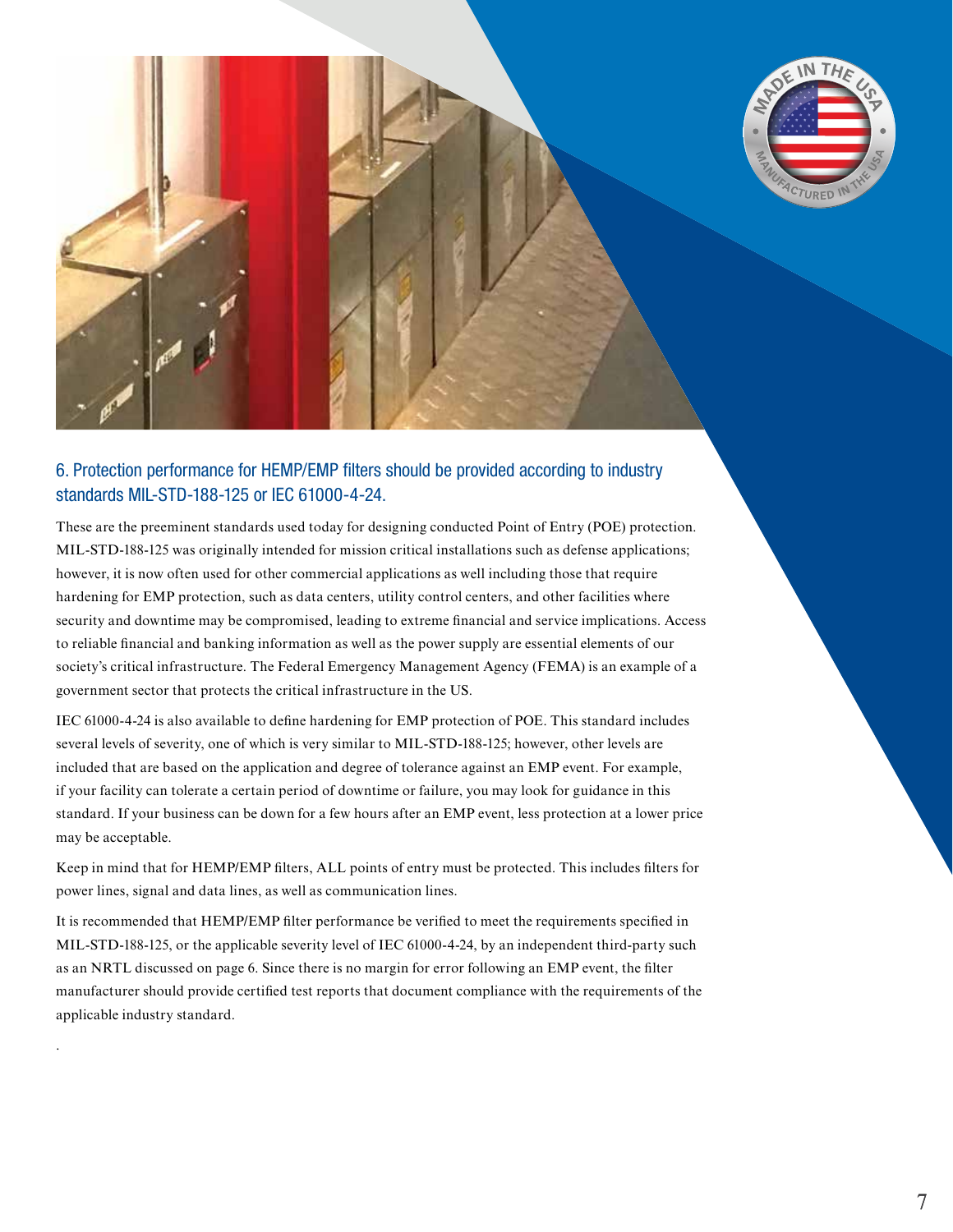## 7. When securing a facility against an HEMP/EMP event, it is crucial - prior to order placement - to indicate if the filters will be installed inside OR outside the protective RF shielded enclosure.

Only one side of the filter has the protective elements needed to ensure HEMP/EMP protection. The protection side must be that which is directly exposed to the threat. The protection elements are composed of an electronic surge arrestor and an input inductor which are then followed by the filter components. In a typical filter installation in an  $RF$  shielded enclosure, the filter is typically located directly on the exterior shielded room wall. In this configuration, i.e. the MOV-Inductor-Filter, the MOV is located on the dirty side of the filter. However, for installations where the filters need to be installed on the interior wall of the enclosure, the MOV-Inductor-Filter is located on the clean side—now becoming the line side. When power enters the filter, it is best for the power to enter via the MOV in order to ensure EMP protection. See the images below for a pictorial representation of the recommended interior/exterior installation of HEMP/EMP filters on an RF shielded enclosure.

It is critical that the filter installation location of inside the RF shield or outside the RF shield is confirmed in advance to ensure optimal HEMP/EMP protection. The MOV-Inductor-Filter series is then manufactured for the selected interior or exterior installation. If the filter installation location changes mid-project from inside to outside the RF shield, or vice versa, significant project completion delays and increased costs may be incurred as the orientation of the filter will need to change. This change requires new filters/elements to match the new filter installation location.

Keep in mind that when replacing MOVs on a filter, they should match the same rating as the replacement MOV. New MOVs should have a clamping current at or above 40 kAmps for power line filters. Whereas signal, control, and data line filters should have MOVs rated at or above 3 kAmps.

*Standard Installation with HEMP Protection Filter Mounted on Outside of HEMP Protected Environment (MOVs are shown in red on the dirty side of filter)* 



*Reverse Installation with HEMP Protection Filter Mounted on Inside of HEMP Protected Environment (MOVs are shown in red on the clean side of filter)* 

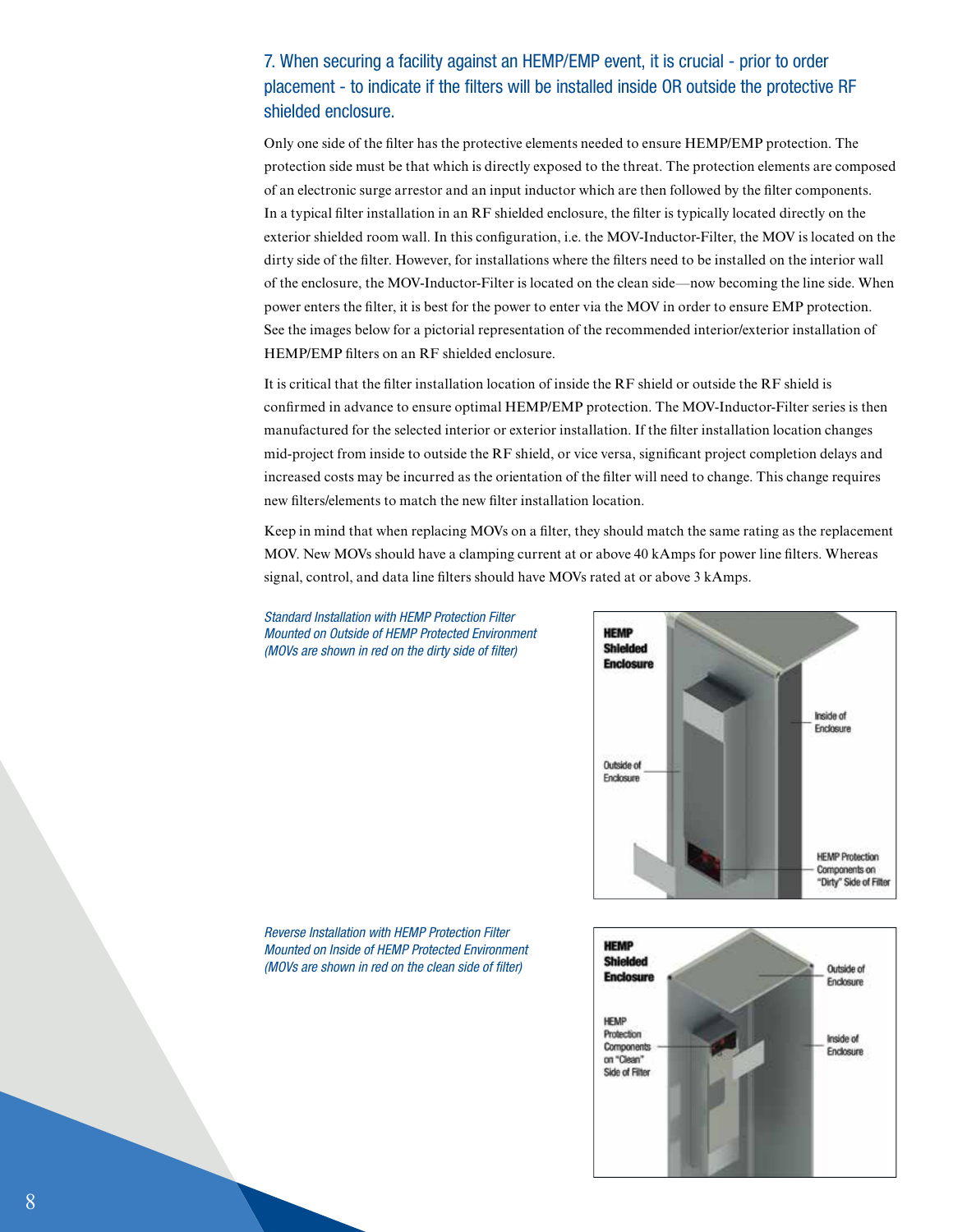



# 8. For 400 Hz power applications, power line filters should also use Power Factor Correction Coils.

This will ensure that high reactive currents at 400 Hz are compensated. Avionics applications typically use 400 Hz power, for example.

All power filters generate reactive currents due to the capacitance in the filter. This is known as "leakage" current" in the power line filter industry. Typically, the leakage current is about 10% or less of the rated current of the power line filter. Leakage current is also dependent upon the voltage applied and the power frequency applied. The 10% rule applies to filters used for 50/60 Hz applications. At 400 Hz, the leakage current is typically close to 170% of the rated current of the power line filter. In most applications, this is unacceptable operation. To compensate, it is necessary to counteract the high leakage current with the use of a Power Factor Correction Coil (PFCC). This is especially true for single-phase power systems and highly recommended in three-phase systems where balancing the power between the three lines may be difficult.

It is critical to match the power factor correction with the total capacitance of the line that is being compensated. Therefore, since this information is not readily available, a filter application engineer should provide guidance to ensure a proper match between the filter and the PFCC.

A few important notes:

- o In a three-phase, four-wire system, a power factor correction coil is not required on the neutral line.
- o While power factor correction coils have an amperage rating, this rating is not related to the amperage rating of the filter to which it is connected. This information is provided on the label of a PFCC so the electrician can size the cabling correctly for the PFCC installation.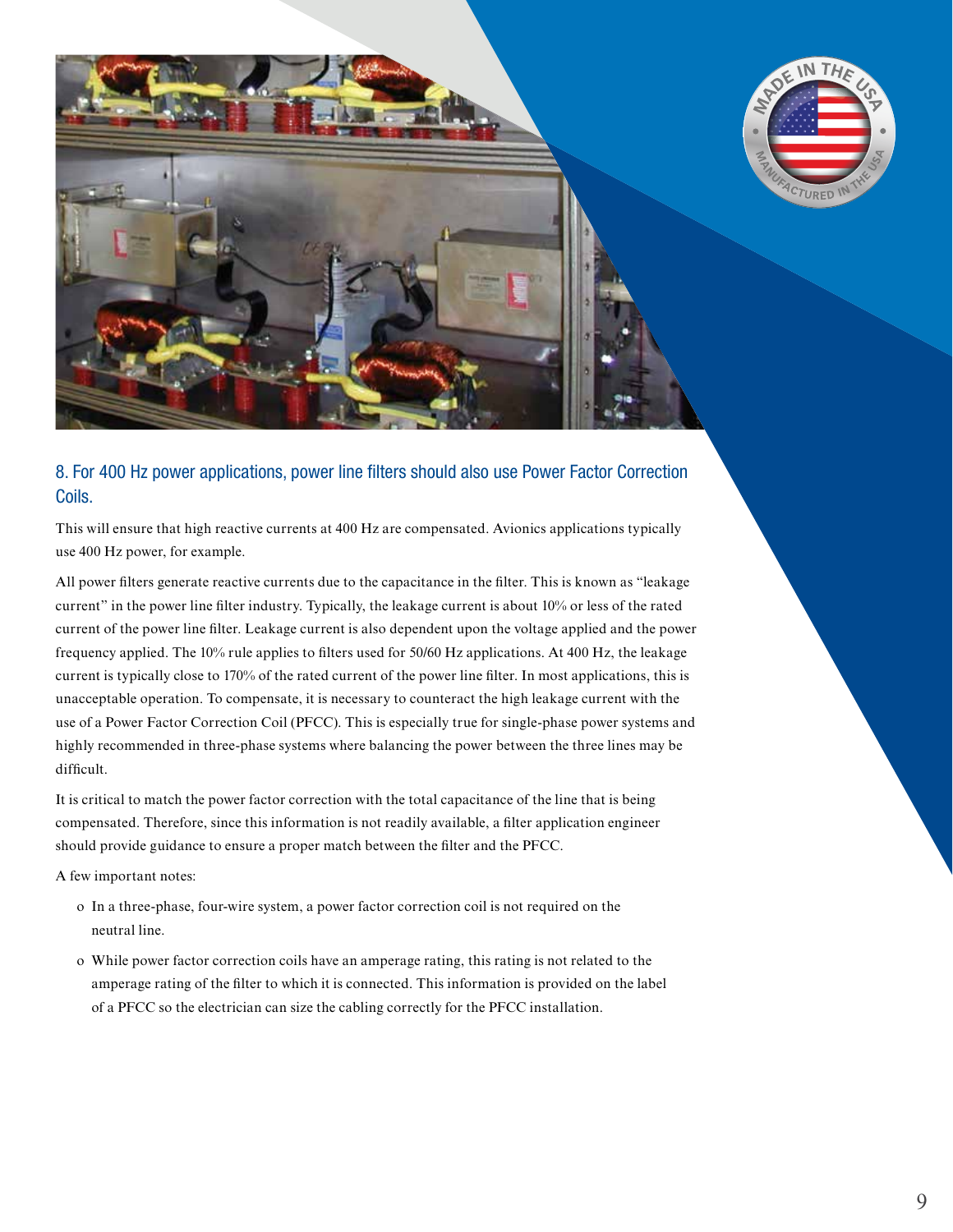#### 9. When using electronic power sources connected to filters, the source should have a transformer in its output circuitry.

This will minimize unwanted interaction with filters. Electronic power sources include uninterruptable power supplies (UPS), power generators, and frequency converters, as an example. These devices have largely replaced motor/generator power sets by using high power semi-conductors, which have a waveshaping network on their output. This network consists of capacitors and inductors. When these are connected directly to power line filters on an RF shielded enclosure, the interaction between the output of these devices and the power line filter may destabilize their operation of the electronic power source. In this case, the electronic power source may shut down or produce an unacceptable waveform on the output, maintain consistent voltage, or exhibit other undesirable reactions.

For installation on an RF shielded enclosure, it is recommended to use a well-designed electronic power source that includes an isolation transformer on its output. This configuration is generally less susceptible to the additional presence of a power line filter on its output.



#### 10. Do's and Don'ts for higher current filters placed in parallel.

Due to the delicate nature of placing one or more filters in parallel, the less cabling required the better. Cable, as any conductor, has resistance. When paralleling two filters, care must be taken to ensure that the filter elements are within 5% of their respective resistances in order to avoid a current imbalance between the paralleled elements. With the addition of parallel cabling, this adds resistance to the circuit, which increases the chances of introducing a resistance imbalance.

Thus, in an optimal configuration, no cabling is added and the paralleling is accomplished at the filter terminals using bus bars. This guarantees that the paralleling of filters has not added undesirable resistance to each line causing an imbalance. The typical configuration would be to have filters side by side with a short bus bar across each terminal to provide paralleling.

Note that this works effectively for symmetric filters where each filter line is independent of the other and the lines do not share a core. With an asymmetric filter, placing the filters side by side would require the addition of cables in order to parallel two lines. This topology, however, would necessarily create a line resistance imbalance and increase current flow on one of the lines. The diagram shown on page 11 provides an example of the difference between paralleling asymmetric versus symmetric filters.

Keep in mind that power line filters rated above 200 Amps should have an option to be provided in a floor-standing panel. This will ensure that most of the weight rests on the floor, rather than on the shielded wall. When filters are placed in parallel to achieve higher current ratings, floor-standing panels are ideal to accommodate the increased weight of these filters.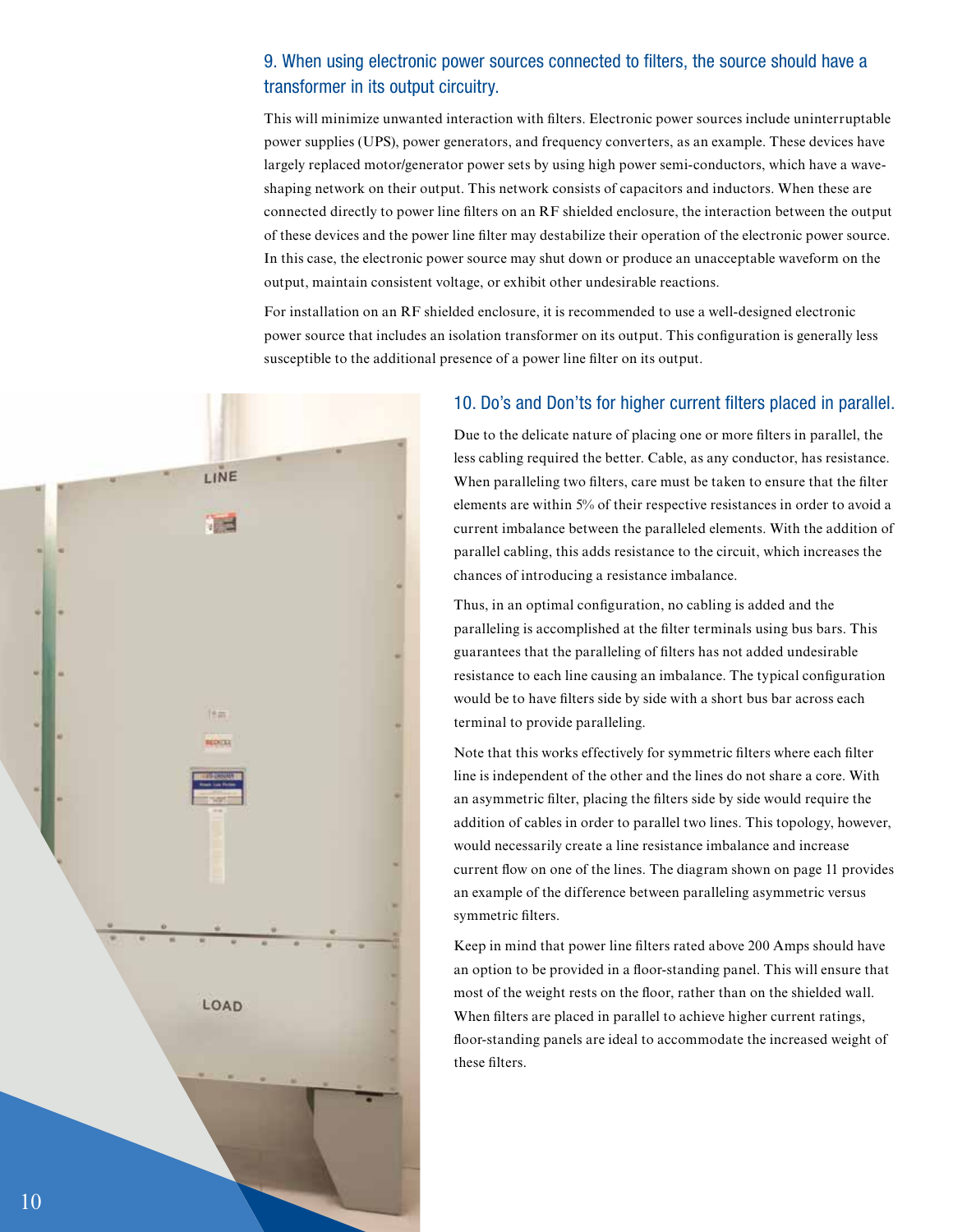

*The above photo shows an example of several three phase, plus neutral, floor standing panels. Each panel contains four symmetric single circuit power line filters rated for 1200 Amps per filter. While these filters run relatively cool, the honeycomb air vent panel shown helps passively dissipate the heat generated by high current filters and ensures that no additional cooling measures are required. In general, it is best to select single circuit filters for higher ampere rating requirements. When this is not possible, the optimal solution is to use the highest ampere rated single circuit symmetric power line filter available placed in parallel to achieve the higher ampere rating.* 



*This diagram shows an example of the difference between paralleling asymmetric versus symmetric filters.* 

*Note with an asymmetric filter, placing the filters side by side requires the addition of cables in order to parallel two power lines. This topology creates a line resistance imbalance and increases current flow on one of the power lines that could lead to filter failure. With the symmetric filters, however, note that no cabling is added and the paralleling of power lines is accomplished at the filter terminals using bus bars. The bus bars work effectively with symmetric filters as each power line filter is independent of the other and the power line filters do not share a core. This optimal topology guarantees that there is no undesirable resistance and resulting imbalance. Filters will have a longer life with less risk of failure using this topology.*